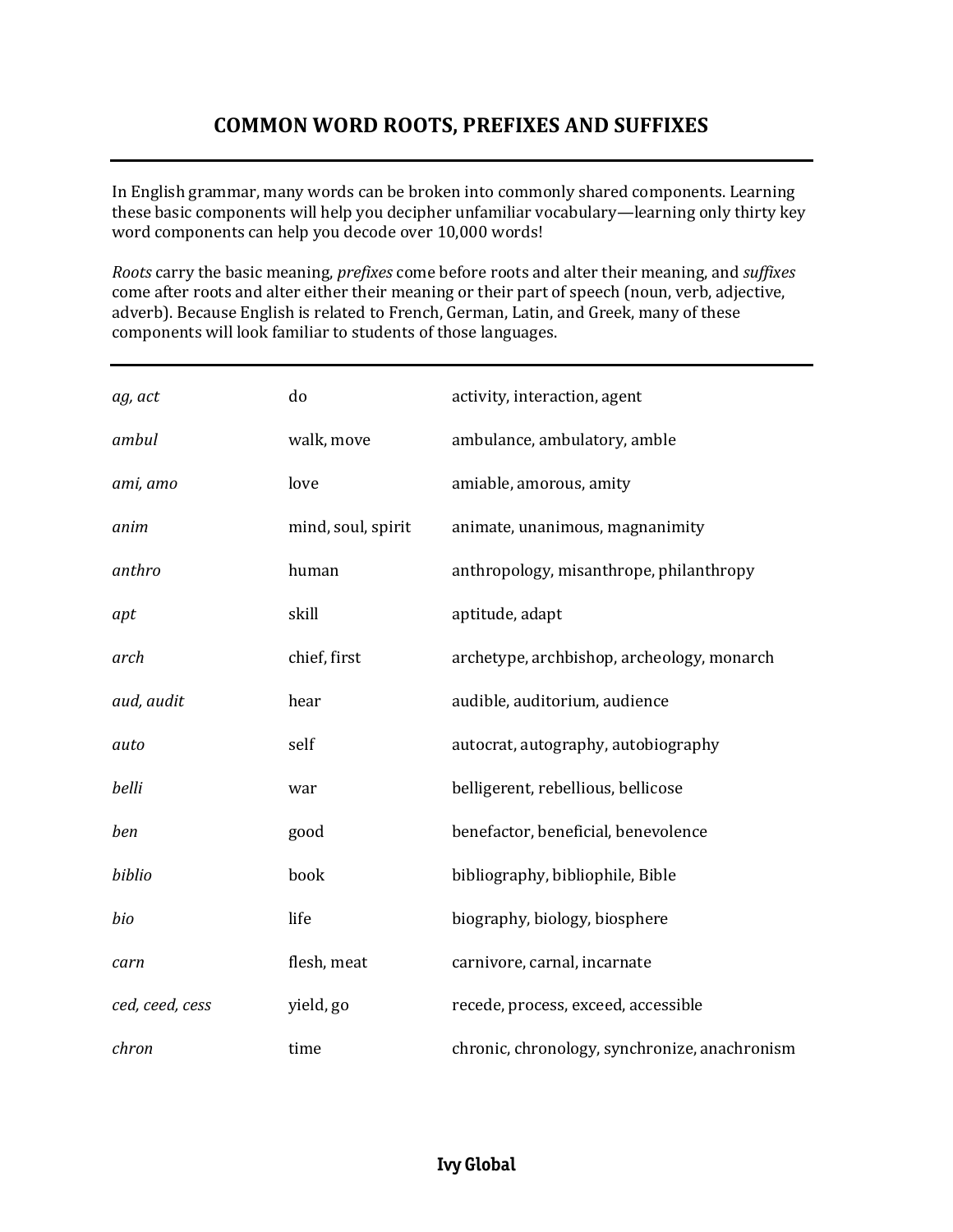| cid, cis    | cut, kill       | incision, homicide, insecticide          |
|-------------|-----------------|------------------------------------------|
| civi        | citizen         | civilization, civilian, civil            |
| cogn        | know            | cognizant, recognize, incognito          |
| corp        | body            | corporation, corporeal, corpse           |
| cred        | believe         | credence, credulous, incredible          |
| dem         | people          | democracy, demographic, demagogue        |
| dic, dict   | speak           | dictate, contradict, prediction, verdict |
| domin       | master          | dominant, domain, domineering            |
| esth/aesth  | feeling, beauty | esthetician, kinesthesia, aesthetic      |
| err         | wander          | error, erratic, errand                   |
| eu          | good, beautiful | eulogize, euphoria, euphemism            |
| fact/fict   | make, do        | artifact, factory, fiction               |
| fall, fals  | deceive         | fallacious, infallible, falsify          |
| fid         | faith           | fidelity, confide, confidence            |
| grad, gress | go, step        | digress, progress, gradual               |
| graph, gram | writing         | grammar, telegram, graphite              |
| gyn         | woman           | misogyny, gynecology                     |
| juven       | young           | rejuvenate, juvenile                     |
| kine/cine   | motion          | kinetics, telekinesis, cinema            |
| log         | word, study     | logic, biology, monologue                |
| loqu, locut | talk            | soliloquy, loquacious, elocution         |
| luc         | light           | elucidate, lucid, translucent            |
| magn        | great           | magnify, magnate, magnanimous            |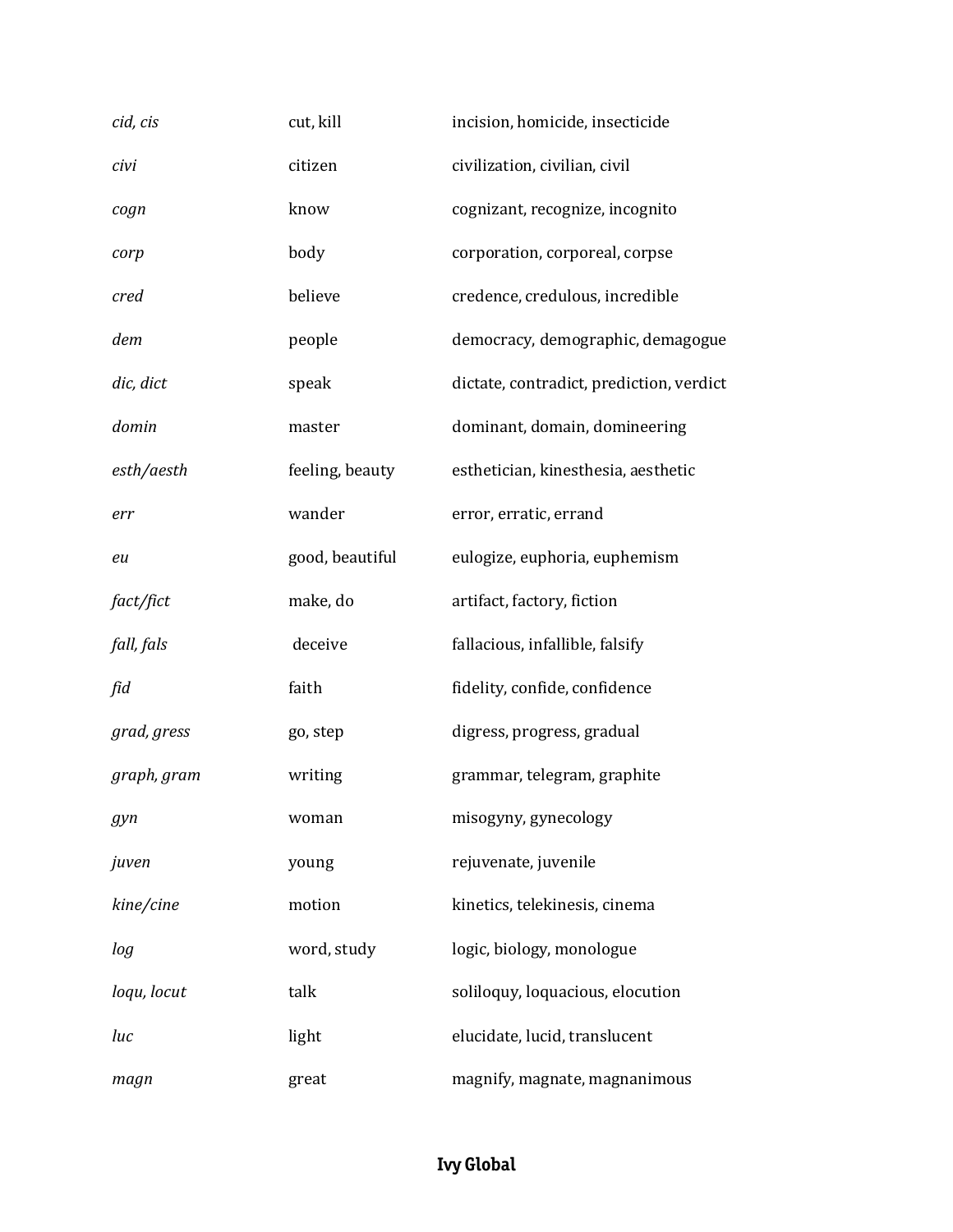| mal              | bad              | malevolent, malediction, malicious          |
|------------------|------------------|---------------------------------------------|
| miss, mit        | send             | emit, transmit, dismiss, missile            |
| mori, mort       | die              | mortuary, moribund, immortal                |
| morph            | shape, form      | amorphous, metamorphosis, anthropomorphic   |
| nat              | born             | innate, natal, nativity                     |
| nom              | name             | misnomer, nominal, cognomen                 |
| nov              | new              | novice, innovate, renovate, novelty         |
| omni             | all              | omniscient, omnipotent, omnivorous          |
| pac, pas, pax    | peace            | pacify, pacific, pacifist                   |
| path, pass       | disease, feeling | pathology, sympathetic, apathy, antipathy   |
| phil             | love             | philanthropist, philosophy, philanderer     |
| port             | carry            | portable, porter, transport, export         |
| poten            | able, powerful   | potential, omnipotent, potentate, impotent  |
| psych            | mind             | psyche, psychology, psychosis, psychopath   |
| reg, rect        | rule             | regicide, regime, regent, insurrection      |
| sacr, secr       | holy             | sacred, sacrilegious, sacrament, consecrate |
| sci              | know             | science, omniscient, conscious              |
| scribe, script   | write            | describe, script, circumscribe              |
| somn             | sleep            | insomnia, somnolent, somnambulist           |
| spec, spic       | see, look        | spectators, spectacles, retrospect          |
| tang, tact, ting | touch            | tactile, tangent, contact, contingent       |
| terr             | land             | terrain, terrestrial, subterranean          |
| urb              | city             | urban, urbane, suburban                     |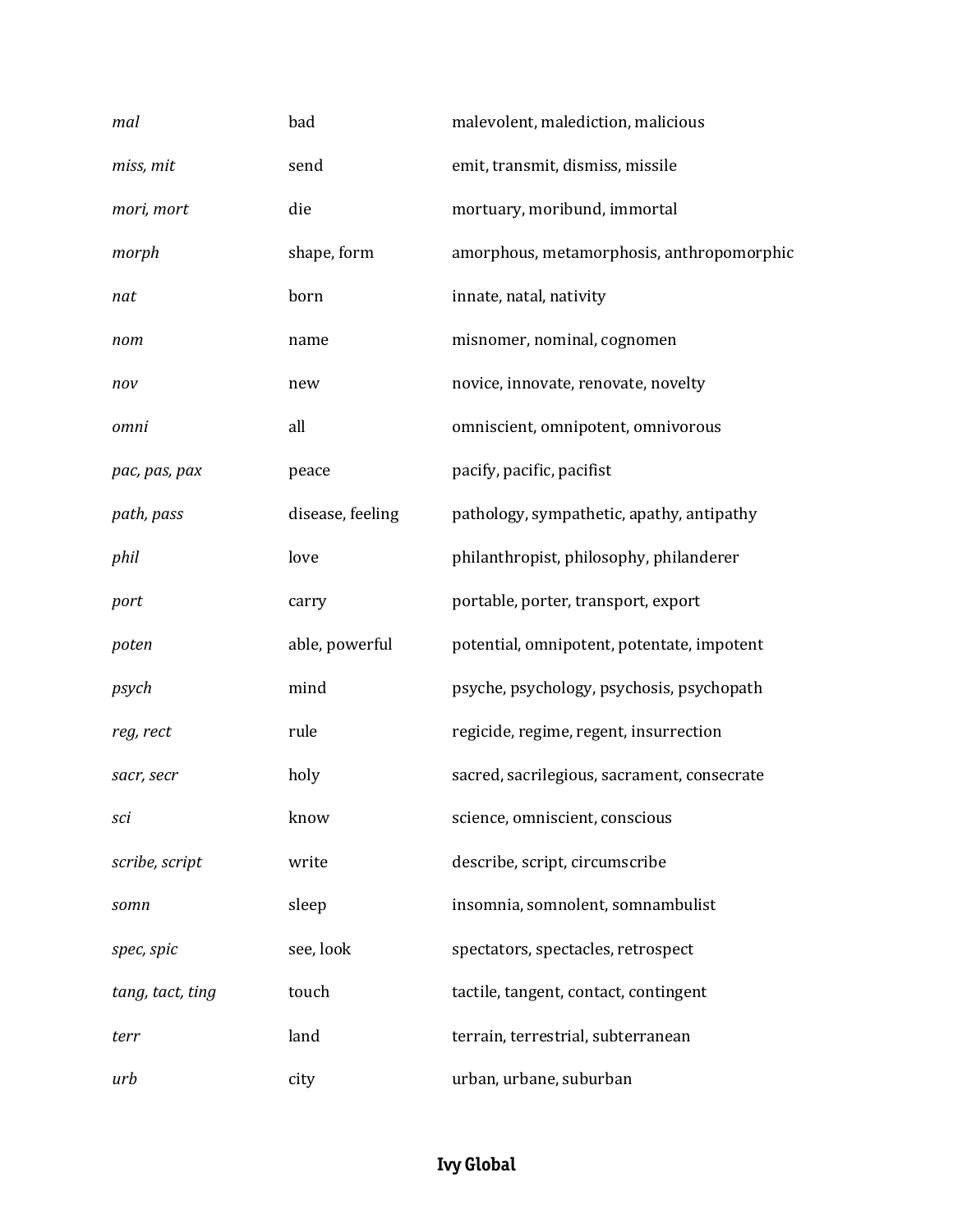| vac      | empty   | vacation, vacuous, evacuate, vacant    |
|----------|---------|----------------------------------------|
| ver      | truth   | veracity, verify, veracious            |
| verb     | word    | verbose, verbatim, proverb             |
| viv, vit | alive   | revival, vivacious, vitality           |
| voc, vok | to call | vocation, advocate, invoke, equivocate |

#### **Common Prefixes**

| ab, abs             | from, away      | absent, aversion, abduct, abjure             |
|---------------------|-----------------|----------------------------------------------|
| ac, ad              | to, near        | admit, accord, accessible                    |
| ambi, amphi         | both            | ambidextrous, ambiguous, ambivalent          |
| an, a               | without         | anarchy, anemia, amoral                      |
| ante                | before          | antecedent, antechamber, antediluvian        |
| anti                | against         | antibody, antipathy, antisocial              |
| circum              | around          | circumnavigate, circumspect, circumscribe    |
| co, col, com, con   | with, together  | coauthor, collaborate, composition, commerce |
| contra, contro      | against         | contradict, contravene, controversy          |
| de                  | down, away      | debase, decelerate, decadence, decant        |
| di, dif, dis        | not, apart      | digress, discord, differ, disparity          |
| dia                 | through, across | diagonal, diameter, dialogue                 |
| $\frac{dyS}{dt}$    | abnormal, bad   | dysfunction, dyslexia, dystopia              |
| e, ex, extra, extro | out, beyond     | expel, excavate, eject, extrovert            |
| em, en, endo        | inside, within  | enclose, endothermic, envision               |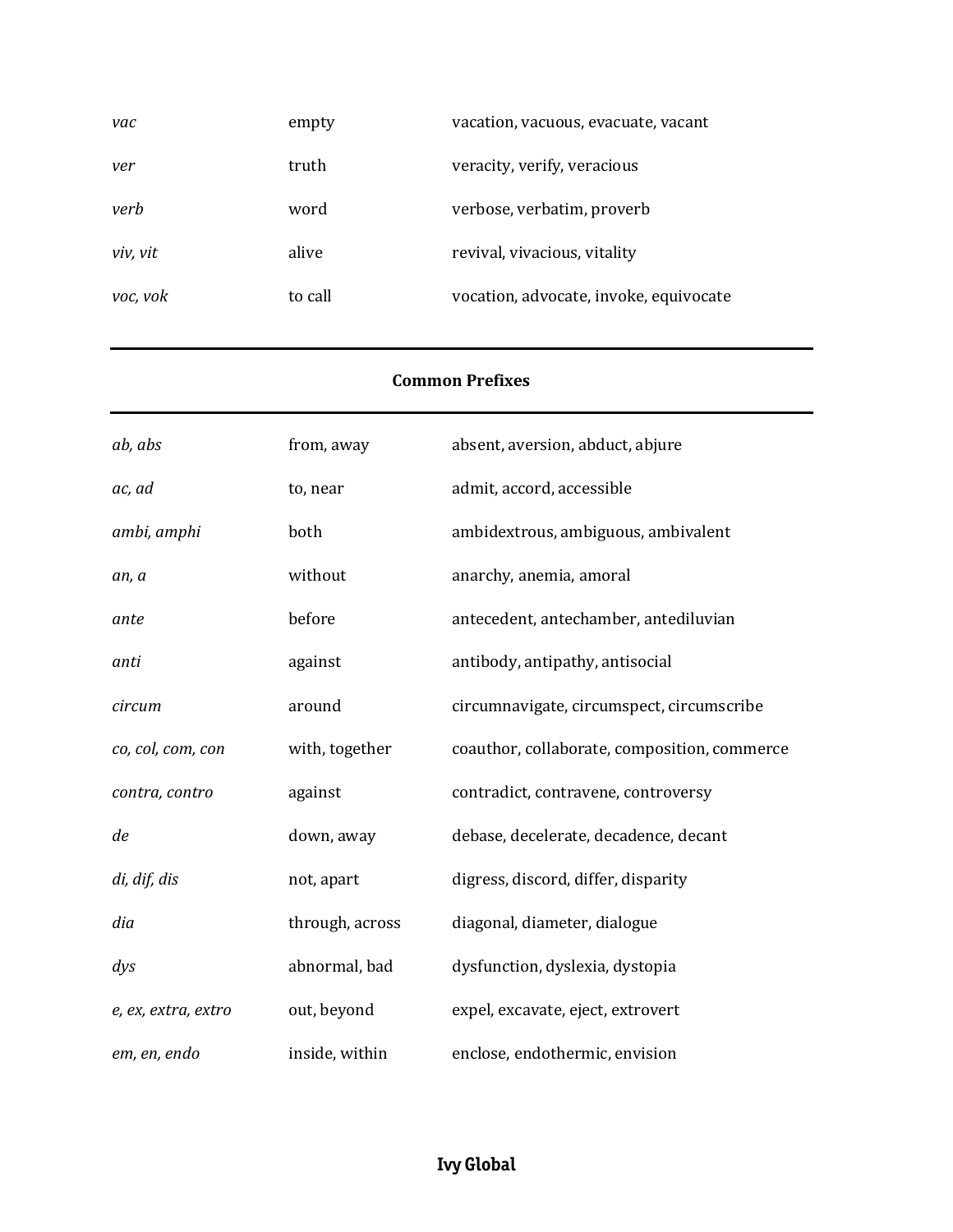| in, il, im, ir $(1)$ | not                  | inefficient, inarticulate, illegible, irrepressible |
|----------------------|----------------------|-----------------------------------------------------|
| in, il, im, ir $(2)$ | in, upon             | invite, incite, impression, illuminate              |
| inter                | between, among       | intervene, international, interjection, intercept   |
| intra                | within               | intramural, introvert, intravenous                  |
| iso                  | equal                | isobar, isometric, isothermal                       |
| mis                  | bad, hatred          | misdemeanor, mischance, misanthrope                 |
| mono                 | one                  | monarchy, monologue, monotheism                     |
| non                  | not, without         | noncommittal, nonentity, nondescript                |
| ob, oc, of, op       | against              | obtrude, obscure, offend, opponent                  |
| pan                  | all, every           | panacea, panorama, pandemic                         |
| peri                 | around, near         | perimeter, periphery, periphrastic                  |
| poly                 | many                 | polygamist, polyglot, polychrome, polyglot          |
| post                 | after                | postpone, posterity, postscript, posthumous         |
| pre                  | before               | preamble, prefix, premonition, prediction           |
| pro                  | forward, for, before | propulsive, proponent, prologue, prophet            |
| re, retro            | again, back          | reiterate, reimburse, react, retrogress             |
| se                   | away, apart          | seclude, secede, seduce                             |
| sub, suc, sup, sus   | under, less          | subway, subjugate, suppress                         |
| super, sur           | over, above          | superior, supernatural, supervise, surtax           |
| syn, sym, syl, sys   | with, together       | symmetry, synchronize, synthesize, sympathize       |
| trans                | across               | transfer, transport, transpose                      |
| un                   | not                  | unabridged, unkempt, unwitting                      |
| vice                 | in place of          | vicarious, viceroy, vice-president                  |